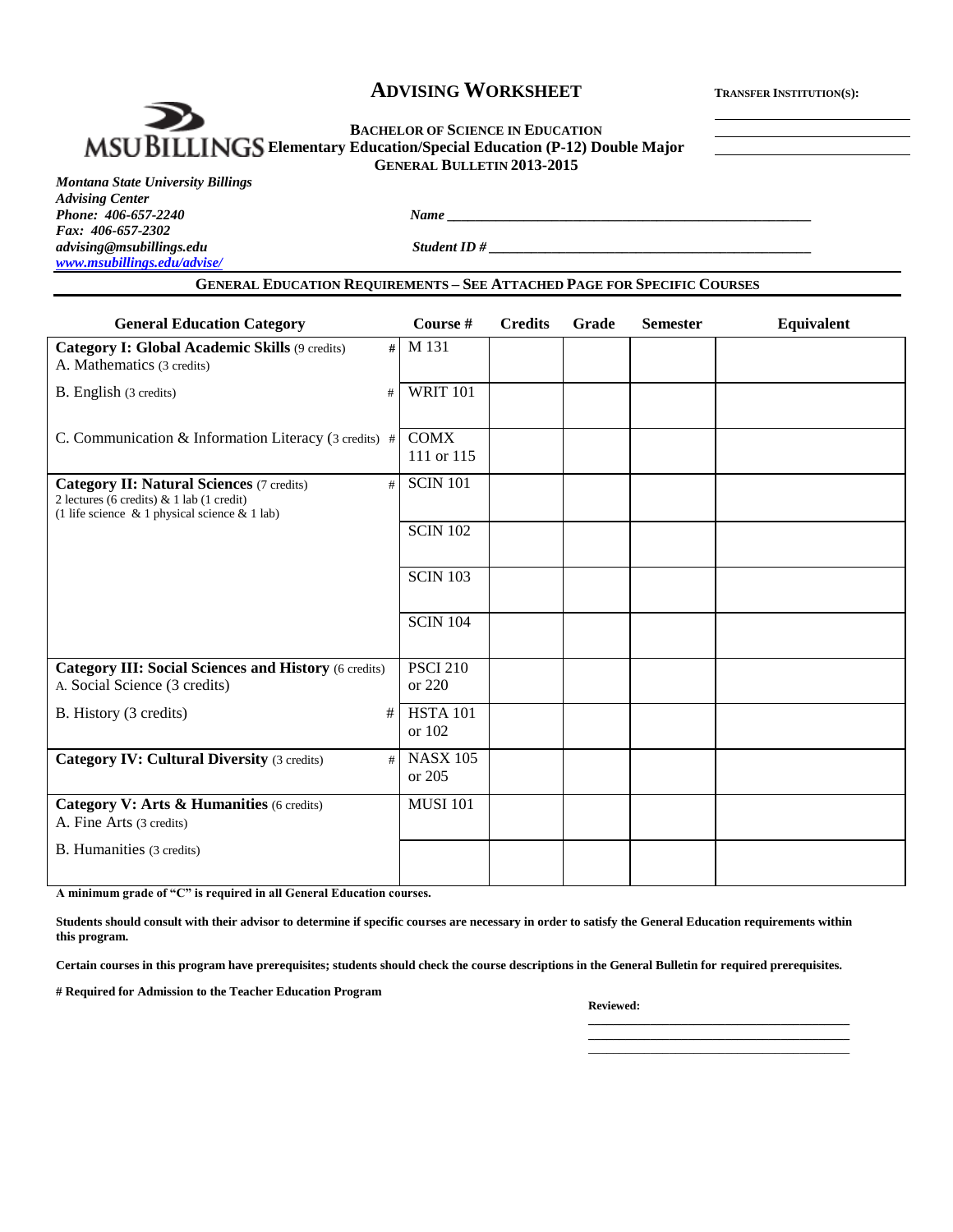# **GENERAL EDUCATION REQUIREMENTS**

|             |     | <b>CATEGORY I: GLOBAL ACADEMIC SKILLS</b>                      | 9 credits                        |
|-------------|-----|----------------------------------------------------------------|----------------------------------|
|             |     | Students are required to take one course from each subcategory |                                  |
|             |     | <b>Subcategory A - Mathematics</b>                             | 3 credits                        |
| М           | 131 | Mathematics for Elementary Teachers II                         | 3                                |
|             |     | Subcategory B - English                                        | 3 credits                        |
| WRIT        | 101 | College Writing I                                              | 3                                |
| WRIT        | 201 | College Writing II                                             | 3                                |
|             |     | Subcategory C- Communication & Information Literacy 3 credits  |                                  |
|             |     |                                                                |                                  |
| COMX        | 111 | Introduction to Public Speaking                                | 3                                |
| COMX        | 115 | Introduction to Interpersonal Communication 3                  |                                  |
|             |     | <b>CATEGORY II: NATURAL SCIENCES</b>                           | 6 cr. lecture & 1 cr. lab        |
|             |     |                                                                | 7 credits                        |
|             |     | SCIN 101, 102, 103 $\&$ 104 Integrated Sciences                | $3, \frac{1}{2}, 3, \frac{1}{2}$ |
|             |     | <b>CATEGORY III: SOCIAL SCIENCES AND HISTORY</b>               | 6 credits                        |
|             |     | Students are required to take one course from each subcategory |                                  |
|             |     | <b>Subcategory A – Social Sciences</b>                         | 3 credits                        |
| <b>PSCI</b> | 220 | Introduction to Comparative Government                         | 3                                |

| <b>Subcategory B - History</b>                 |     |                                                                | 3 credits        |  |  |
|------------------------------------------------|-----|----------------------------------------------------------------|------------------|--|--|
| HSTA                                           | 101 | American History I                                             | 3                |  |  |
| HSTA                                           | 102 | American History II                                            | 3                |  |  |
|                                                |     | <b>CATEGORY IV: CULTURAL DIVERSITY</b>                         | 3 credits        |  |  |
| <b>NASX</b>                                    | 105 | Introduction to Native American Studies                        | 3                |  |  |
| NASX                                           | 205 | Native Americans in Contemporary Society                       | 3                |  |  |
|                                                |     |                                                                |                  |  |  |
|                                                |     | <b>CATEGORY V: ARTS &amp; HUMANITIES</b>                       | <b>6</b> credits |  |  |
|                                                |     | Students are required to take one course from each subcategory |                  |  |  |
|                                                |     | Subcategory $A$ – Fine Arts                                    | 3 credits        |  |  |
| MUSI                                           | 101 | Enjoyment of Music                                             | 3                |  |  |
| 3 credits<br><b>Subcategory B - Humanities</b> |     |                                                                |                  |  |  |
| ARTH                                           | 150 | Introduction to Art History                                    | 3                |  |  |
| <b>HONR</b>                                    | 111 | Perspectives and Understanding                                 | 3                |  |  |
| LIT                                            | 110 | Introduction to Literature                                     | 3                |  |  |
| LIT                                            | 240 | The Bible as Literature                                        | 3                |  |  |
| PHI.                                           | 110 | Introduction to Ethics                                         | 3                |  |  |
| PHI.                                           | 111 | Philosophies of Life                                           | 3                |  |  |

**Please note Elementary Education requires specific courses for General Education requirements, as listed above. This list does not reflect all approved General Education courses.**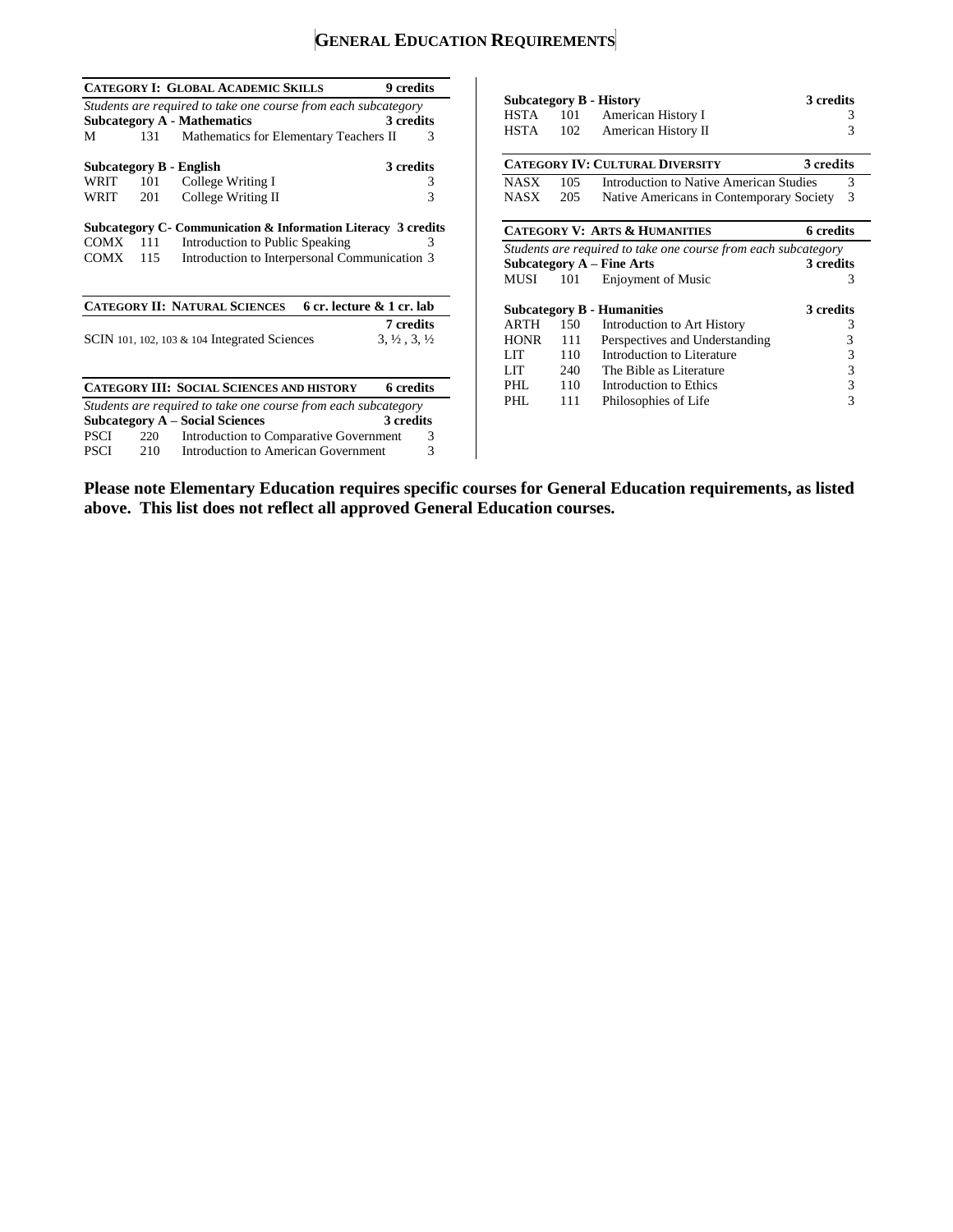| `ourse           | ∠redits                                                    | rade | Semester | Equivalent |
|------------------|------------------------------------------------------------|------|----------|------------|
| minimum grade of | $\mathcal C$ or better is required in all major coursework |      |          |            |

#### **Professional Core for Elementary Education**

*# Required for Admission to the Teacher Education Program*

| #EDU                    | 105          | <b>Education and Democracy</b>                                                | 3                           |  |  |
|-------------------------|--------------|-------------------------------------------------------------------------------|-----------------------------|--|--|
| $^{\wedge\#EDU}$        | 220/<br>220L | Human Growth and Development/<br>Lab (45 hour practicum required)             | 3                           |  |  |
| #EDU                    | 221          | <b>Education Psychology and Measurement</b>                                   | 3                           |  |  |
| $^{\wedge\text{HEDSP}}$ | 204          | Introduction to Teaching Exceptional Learners<br>(15 hour practicum required) | 3                           |  |  |
| #HTH                    | 201          | <b>Health Issues for Educators</b>                                            | 3                           |  |  |
| <b>EDU</b>              | 381          | Curriculum Theory and Design                                                  | 3                           |  |  |
| <b>EDU</b>              | 353          | Junior Field Experience                                                       | $\mathcal{D}_{\mathcal{L}}$ |  |  |
| <b>EDU</b>              | 495B         | Student Teaching: K-8                                                         | 12                          |  |  |
| <b>EDU</b>              | 406          | Philosophical, Legal and Ethical Issues in<br>Education                       | 3                           |  |  |

#### **Required Elementary Education Courses**

| <b>ARTZ</b> | 102  | Fundamentals of Art for Elementary Teachers  | 2 |  |  |
|-------------|------|----------------------------------------------|---|--|--|
| M           | 130  | Mathematics for Elementary Teachers I        | 3 |  |  |
| <b>GPHY</b> | 121  | Human Geography                              |   |  |  |
| OR.         |      |                                              | 3 |  |  |
| <b>HSTR</b> | 102  | <b>Western Civilization II</b>               |   |  |  |
| <b>EDU</b>  | 270  | <b>Instructional Technology</b>              | 3 |  |  |
| <b>EDU</b>  | 397A | Methods: K-8 Language Art                    | 4 |  |  |
| <b>EDU</b>  | 397B | Methods: K-8 Social Studies                  | 3 |  |  |
| <b>EDU</b>  | 397C | Methods: K-8 Mathematics                     | 3 |  |  |
| <b>EDU</b>  | 397D | Methods: K-8 Science                         | 3 |  |  |
| <b>EDU</b>  | 397E | Methods: K-8 Art                             | 3 |  |  |
| <b>EDU</b>  | 397F | Methods: K-8 Music                           | 3 |  |  |
| <b>HEE</b>  | 308  | <b>Education Methods: Health Enhancement</b> | 3 |  |  |
|             |      | Strategies in the Elementary School K-8      |   |  |  |
| <b>EDU</b>  | 433  | Reflective Practices in Teaching Reading     | 4 |  |  |

### **Required Special Education Courses**

| <b>EDSP</b> | 301 | Teaching Students with Learning Disabilities                                                           | 3              |  |
|-------------|-----|--------------------------------------------------------------------------------------------------------|----------------|--|
| <b>EDSP</b> | 302 | Teaching Students with Emotional or<br><b>Behavioral Disorders</b>                                     | 3              |  |
| <b>EDSP</b> | 303 | Teaching Students with Intellectual<br><b>Disabilities</b>                                             | 3              |  |
| <b>EDSP</b> | 402 | <b>Individualizing Curriculum</b>                                                                      | 3              |  |
| <b>EDSP</b> | 404 | <b>Teaching Special Populations</b>                                                                    | $\overline{c}$ |  |
| <b>EDSP</b> | 405 | Assessment of Students with Exceptionalities                                                           | 3              |  |
| <b>EDSP</b> | 461 | <b>Positive Behavior Supports</b>                                                                      | 3              |  |
| <b>EDSP</b> | 462 | Special Education Law, Policy and Practices                                                            | 3              |  |
| <b>EDSP</b> | 495 | Field work/Clinical/Practicum/Student<br>Teaching in Special Education                                 | 9              |  |
| <b>EDU</b>  | 438 | Literacy Assessment, Diagnosis and<br>Instruction (Note: EDU 433 is a prerequisite)<br>for EDU $438$ ) | 3              |  |